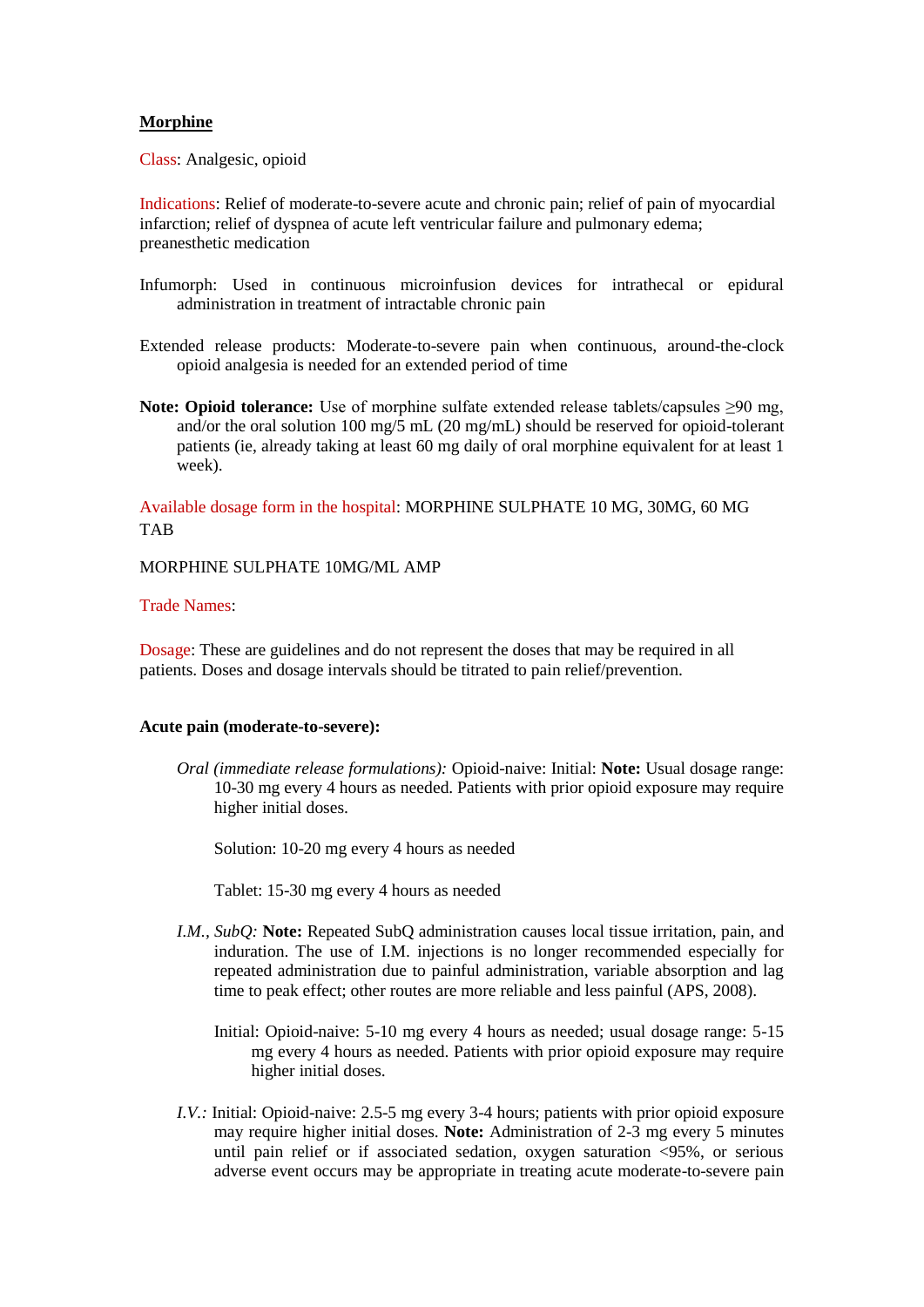in settings such as the immediate postoperative period or the emergency department (Aubrun, 2012; Lvovschi, 2008); dose reduction in the immediate postoperative period (postanesthesia care unit) in the elderly is usually not necessary (Aubrun, 2002). A maximum cumulative dose (eg, 10 mg) prompting reevaluation of continued morphine use and/or dose should be included as part of any medication order intended for short-term use (eg, PACU orders). Refer to institution-specific protocols as appropriate.

- Acute myocardial infarction, analgesia (unlabeled use): Initial management: 4-8 mg (lower doses in the elderly); subsequently may give 2-8 mg every 5-15 minutes as needed (O'Gara, 2012)
- Critically-ill patients, analgesia (unlabeled dose): 2-4 mg every 1-2 hours **or** 4-8 mg every 3-4 hours as needed (Barr, 2013)
- *I.V., SubQ continuous infusion:* 0.8-10 mg/hour; usual range: Up to 80 mg/hour. **Note:** May administer a loading dose (amount administered should depend on severity of pain) prior to initiating the infusion. A continuous (basal) infusion is not recommended in an opioid-naive patient (ISMP, 2009)
	- Continuous infusion for critically-ill patients: Usual dosage range: 2-30 mg/hour (Barr, 2013)
	- Patient-controlled analgesia (PCA) (APS, 2008): **Note:** In opioid-naive patients, consider lower end of dosing range:

Usual concentration: 1 mg/mL

Demand dose: Usual: 1 mg; range: 0.5-2.5 mg

Lockout interval: 5-10 minutes

- *Epidural:* Pain management: **Note: Must be preservative-free.** Administer with extreme caution and in reduced dosage to geriatric or debilitated patients. Vigilant monitoring is particularly important in these patients.
	- Single-dose: **Lumbar region:** Astramorph/PF™, Duramorph: 30-100 mcg/kg (optimal range: 2.5-3.75 mg; may depend upon patient comorbidities; Bujedo, 2012; Sultan, 2011)
	- Continuous infusion (may be combined with bupivacaine): 0.2-0.4 mg/hour (Bujedo, 2012)

Continuous microinfusion (Infumorph):

Opioid-naive: Initial: 3.5-7.5 mg over 24 hours

- Opioid-tolerant: Initial: 4.5-10 mg over 24 hours, titrate to effect; usual maximum is ~30 mg per 24 hours
- *Intrathecal (I.T.):* **Note: Must be preservative-free.** Administer with extreme caution and in reduced dosage to geriatric or debilitated patients. I.T. dose is usually  $\frac{1}{10}$ (one-tenth) that of epidural dosage.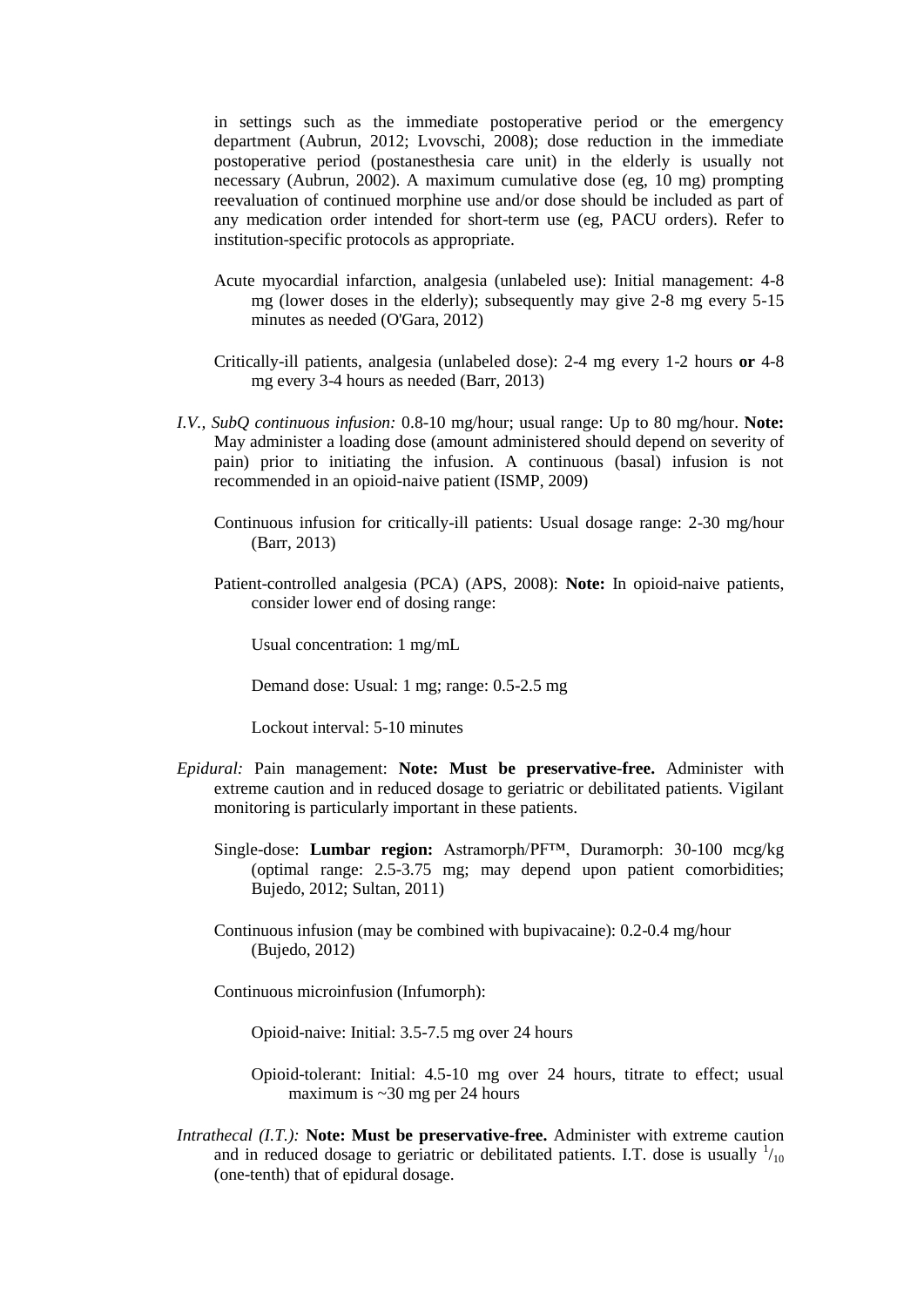- Opioid-naive: Single dose: Lumbar region: Astramorph/PF™, Duramorph: 0.1-0.3 mg (may provide adequate relief for up to 24 hours; APS, 2008); repeat doses are **not** recommended. If pain recurs within 24 hours of administration, use of an alternate route of administration is recommended. **Note:** Although product labeling recommends doses up to 1 mg, an analgesic ceiling exists with doses >0.3 mg and the risk of respiratory depression is higher with doses >0.3 mg (Rathmell, 2005).
	- Continuous microinfusion (Infumorph): Lumbar region: After initial inhospital evaluation of response to single-dose injections (Astramorph/PF™, Duramorph) the initial dose of Infumorph is 0.2-1 mg over 24 hours
- Opioid-tolerant: Continuous microinfusion (Infumorph): Lumbar region: Dosage range: 1-10 mg over 24 hours, titrate to effect; usual maximum is  $\sim$ 20 mg over 24 hours

*Rectal:* 10-20 mg every 3-4 hours

- **Chronic pain: Note:** Patients taking opioids chronically may become tolerant and require doses higher than the usual dosage range to maintain the desired effect. Tolerance can be managed by appropriate dose titration. There is no optimal or maximal dose for morphine in chronic pain. The appropriate dose is one that relieves pain throughout its dosing interval without causing unmanageable side effects. Consider total daily dose, potency, prior opioid use, degree of opioid experience and tolerance, conversion from previous opioid (including opioid formulation), patient's general condition, concurrent medications, and type and severity of pain during prescribing process.
	- *Oral (extended release formulations):* A patient's morphine requirement should be established using immediate release formulations. Conversion to long-acting products may be considered when chronic, continuous treatment is required. Higher dosages should be reserved for use only in opioid-tolerant patients.
		- Capsules, extended release (Avinza®): Daily dose administered once daily (for best results, administer at same time each day)
			- Opioid-naive: Initial: 30 mg once daily; adjust in increments ≤30 mg daily every 4 days
			- Conversion from other oral morphine formulations to Avinza®: Total daily morphine dose given as once daily. The first dose of Avinza® may be taken with the last dose of the immediate release morphine. Maximum: 1600 mg daily due to fumaric acid content.
		- Capsules, extended release (Kadian®): **Note:** Not intended for use as an initial opioid in the management of pain; use immediate release formulations before initiation. Total daily oral morphine dose may be either administered once daily or in 2 divided doses daily (every 12 hours). The first dose of Kadian® may be taken with the last dose of the immediate release morphine.
		- Tablets, extended release (MS Contin®): Daily dose divided and administered every 8 or every 12 hours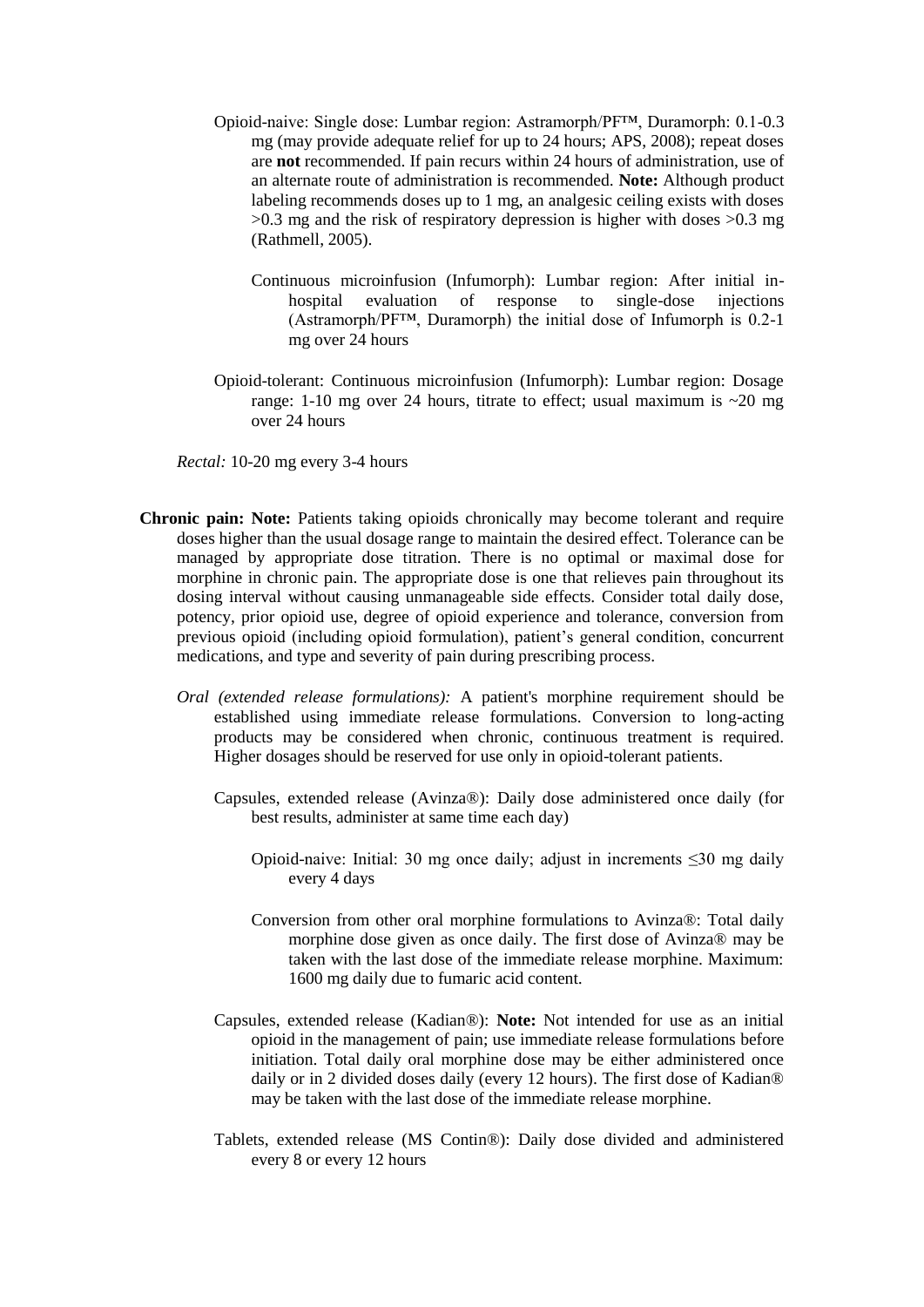Conversion from parenteral morphine or other opioids to extended release formulations: Substantial interpatient variability exists in relative potency. Therefore, it is safer to underestimate a patient's daily oral morphine requirement and provide breakthrough pain relief with immediate release morphine than to overestimate requirements. Consider the parenteral to oral morphine ratio or other oral or parenteral opioids to oral morphine conversions.

## Renal impairment:

 $Cl_{cr}$  10-50 mL/minute: Children and Adults: Administer at 75% of normal dose.

 $Cl_{cr}$  <10 mL/minute: Children and Adults: Administer at 50% of normal dose.

Intermittent HD:

Children: Administer 50% of normal dose.

Adults: No dosage adjustment necessary.

Peritoneal dialysis: Children: Administer 50% of normal dose.

CRRT: Children and Adults: Administer 75% of normal dose, titrate.

Hepatic impairment: No dosage adjustment provided in manufacturer's labeling. Pharmacokinetics unchanged in mild liver disease; substantial extrahepatic metabolism may occur. In cirrhosis, increases in half-life and AUC suggest dosage adjustment required.

Common side effects: **Note:** Individual patient differences are unpredictable, and percentage may differ in acute pain (surgical) treatment. Reactions may be dose, formulation, and/or route dependent.

Frequency not defined:

Cardiovascular: Circulatory depression, flushing, shock

Central nervous system: Dysphonia, physical and psychological dependence, sedation

Endocrine & metabolic: Antidiuretic hormone release, hypogonadism

Neuromuscular & skeletal: Bone mineral density decreased

 $>10\%$ :

Cardiovascular: Bradycardia, hypotension

Central nervous system: Drowsiness (9% to 48%; tolerance usually develops to drowsiness with regular dosing for 1-2 weeks), dizziness (6% to 20%), fever  $\left(\langle 3\% \rangle\right)$ to >10%), confusion, headache (following epidural or intrathecal use)

Dermatologic: Pruritus (may be dose related)